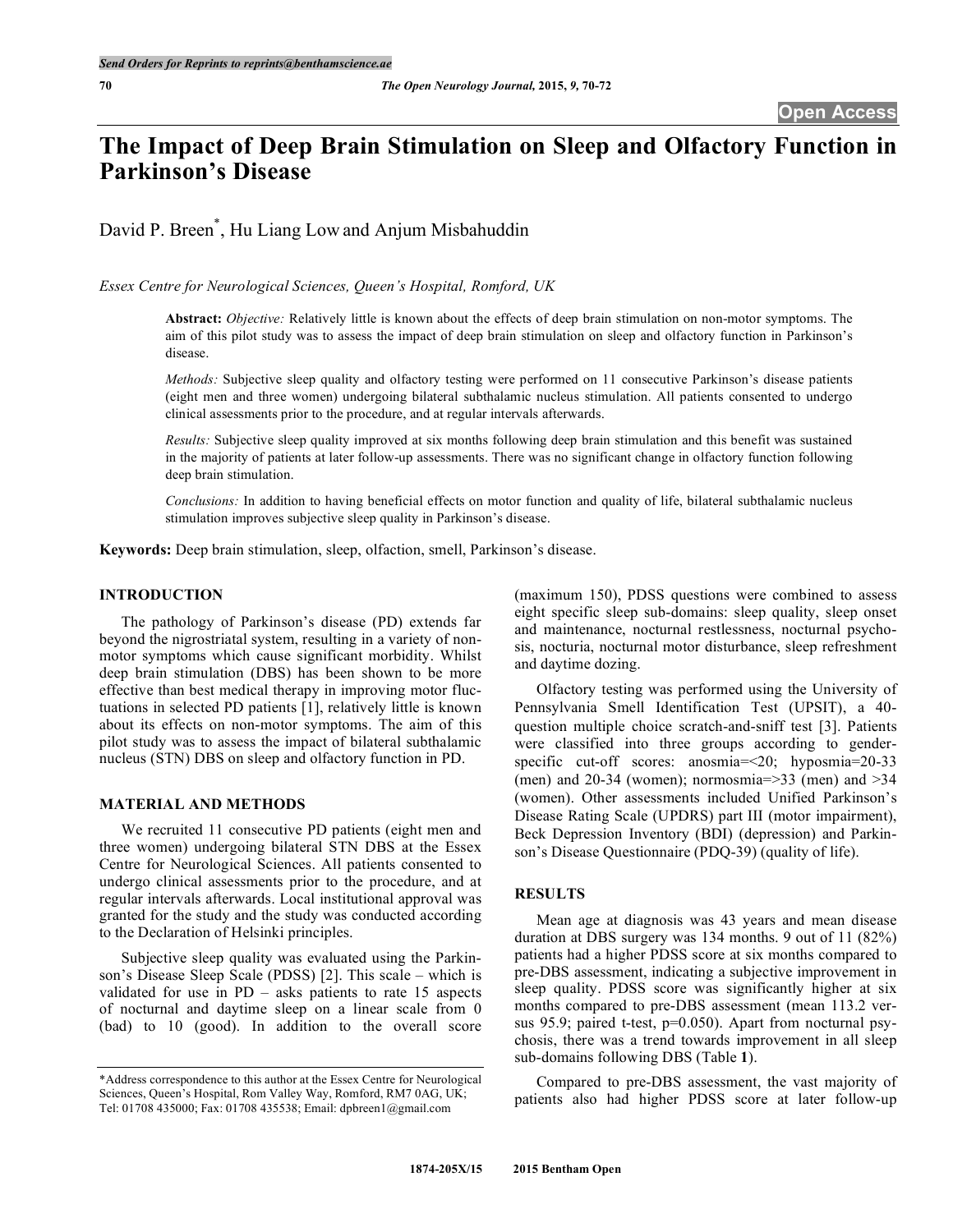**Table 1. Effect of DBS on subjective sleep quality.**

| <b>PDSS</b> sub-Domain      | Pre-DBS | <b>6 Months</b> | % Change   | p-value |
|-----------------------------|---------|-----------------|------------|---------|
| Sleep quality               | 5.11    | 5.79            | $+53.2%$   | 0.228   |
| Sleep onset/maintenance     | 6.49    | 7.19            | $+17.3%$   | 0.051   |
| Nocturnal restlessness      | 6.06    | 7.49            | $+135.8\%$ | 0.206   |
| Nocturnal psychosis         | 9.15    | 9.01            | $-1.0\%$   | 0.230   |
| Nocturia                    | 5.69    | 6.91            | $+28.0%$   | 0.137   |
| Nocturnal motor disturbance | 7.09    | 7.92            | $+18.7%$   | 0.457   |
| Sleep refreshment           | 4.93    | 6.35            | $+53.0%$   | 0.136   |
| Daytime dozing              | 5.61    | 8.09            | $+37.0%$   | 0.935   |

Mean PDSS scores are shown for each sub-domain at pre-DBS and after six month assessments. % change refers to the sum of the difference between PDSS sub-domain scores for each individual patient.

assessments: 7 out of 8 (88%) at one year, 6 out of 6 (100%) at two years, and 5 out of 7 (71%) at three years. No significant difference was observed over the entire follow-up period due to large inter-individual variation (1 way ANOVA, p=0.159).

Three patients were excluded from the olfactory analysis due to missing data. All PD patients had an impaired sense of smell prior to DBS (five were anosmic, three were hyposmic). One patient was re-classified from anosmia to hyposmia at six months, but the rest remained the same. There was no significant difference in UPSIT score at six months compared to pre-DBS assessment (mean 20.1 versus 19.6; paired t-test,  $p=0.761$ ).

There was no significant correlation between change in PDSS/UPSIT and change in clinical parameters (UPDRS part III score, BDI score or levodopa equivalent daily dose).

# **DISCUSSION**

Our preliminary results indicate that DBS leads to sustained improvement in subjective sleep quality across a variety of different domains. Previous polysomnography studies have shown that bilateral STN DBS patients have improved total sleep time and sleep efficiency, but no changes in sleep architecture, suggesting that the observed sleep benefit may be due to improved nocturnal motor activity rather than being the direct result of altered sleep physiology [4]. Our results on olfactory testing are in line with Fabbri and colleagues who found no effect of STN DBS on olfactory function [5]. However, three previous studies found significant improvements in odour identification following bilateral STN stimulation [6-8]. It has been suggested that STN DBS may increase neuronal activity in the orbitofrontal and primary olfactory cortices, thereby having a positive effect on the cognitive processing of olfactory information. The differences in study outcomes may reflect small sample sizes, different cohort characteristics and/or different olfactory testing protocols used.

## **CONCLUSION**

Bilateral STN DBS improves subjective sleep quality but we did not observe any significant change in olfactory function. Future studies should consider non-motor symptoms when assessing the effectiveness of DBS on PD patients.

#### **ABBREVIATIONS**

| <b>BDI</b>   |     | Beck Depression Inventory;                                |
|--------------|-----|-----------------------------------------------------------|
| <b>DBS</b>   | =   | Deep Brain Stimulation;                                   |
| PD.          | =   | Parkinson's disease:                                      |
| PDO-39       | $=$ | Parkinson's Disease Questionnaire;                        |
| <b>PDSS</b>  | =   | Parkinson's Disease Sleep Scale;                          |
| <b>STN</b>   | =   | Subthalamic nucleus;                                      |
| <b>UPDRS</b> | $=$ | Unified Parkinson's Disease Rating Scale;                 |
| <b>UPSIT</b> | $=$ | University of Pennsylvania Smell Identifi-<br>cation Test |
|              |     |                                                           |

## **CONFLICT OF INTEREST**

The authors confirm that this article content has no conflict of interest.

# **ACKNOWLEDGEMENTS**

Declared none.

#### **REFERENCES**

- [1] Deuschl G, Schade-Brittinger C, Krack P, *et al*. A randomized trial of deep-brain stimulation for Parkinson's disease. N Engl J Med 2006; 355: 896-908.
- [2] Chaudhuri KR, Pal S, DiMarco A, *et al*. The Parkinson's Disease Sleep Scale: a new instrument for assessing sleep and nocturnal disability in Parkinson's disease. J Neurol Neurosurg Psychiatry 2002; 73: 629-35.